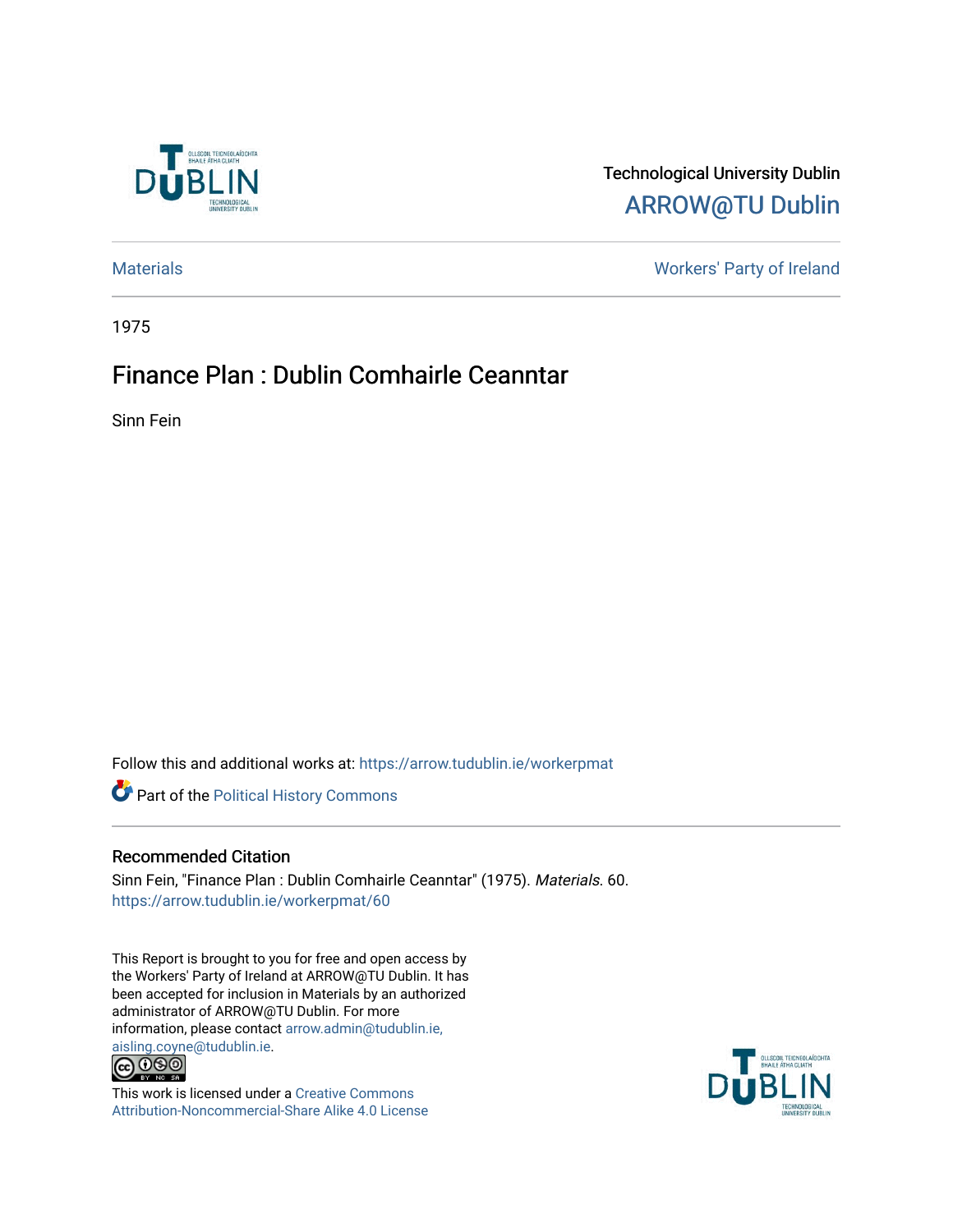## FINANCE PLAN

Some weeks ago at a meeting of Cumann treasurers in Dublin, it was decided to establish a committee to investigate the whole question of Finance in Sinn Feil in the Dublin area. This committee was also authorised to draw up an improved plan for the future financing of Sinn Feil, if possible. The committee and its terms of reference were subsequently ratified at a Comhairle Ceanntar meeting. The following is a copy of its report.

The general finance problems facing the organisation in Dublin may be stated briefly to be as follows :

- (a) Lack of funds for Emergency or Elections :
- Lack of money for day to day expenses of cumainn;  $(b)$
- Devotion of too much time to collections etc. instead of hard work;  $(c)$
- Failure to contribute a realistic sum of money for the upkeep of the  $(d)$ Ard Comhairle and its secretariat;
- (e) Failure of the movement to implement the Constitutional requirement that all members contribute to the upkeep of the organisation.

Before explaining how these problems can be tackled, a number of basic points should be made clear. Firstly, the implementation of any plan designed to right our financial problems, must be based on a high level of enthusiasm and PRACTICAL work, among our members. Members must see the need for movement funds before they will contribute. Secondly, contributions should remain on the basis of a fixed weekly sum and not as a % of income. Thirdly, a major priority must be the establishment of an emergency election fund. This will enable us to avoid the type of situation which occurred this year, when all the fund raising carried out for the Local Government Elections was done at the last minute, taking from valuable canvassing time. Elections must be prepared for in advance, financially and otherwise. hat better way than to have a sound fund behind us. Fourthly, the Comhairle Ceanntar should be able to conduct its day to day affairs on a reduced budget, if such an energency fund is to be set up. Lastly, cumanns themselves are in need of more money to finance local agitations and other activities.

### ARALYSIS OF PRESERT FIRANCIAL POSITION

|  | 1. Ard Comhairle                 |                 |         |
|--|----------------------------------|-----------------|---------|
|  | (a) Affiliation                  | SlO.00 per year | .200.00 |
|  | (b) Registration 6 1.00 per year |                 | 2180.00 |
|  | (c) National Collection          |                 |         |
|  |                                  |                 |         |

(d) Specialist collections aping to Ard Comhairle sub committees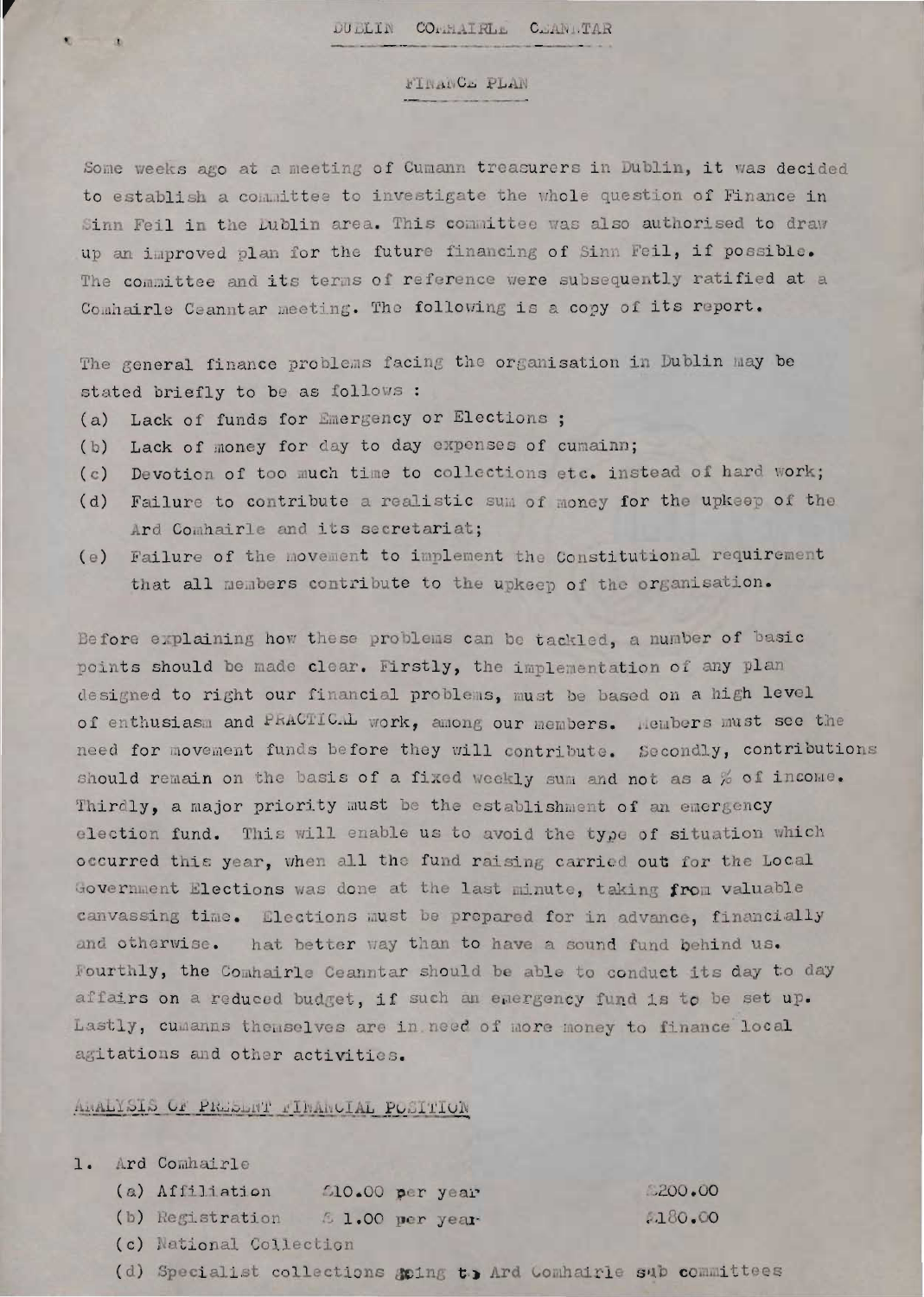2. Comhairle Ceanntar Financial Sources

 $480.00$ 

(a) Dues  $\&24.00$  per year (b) Levies in emergencies

(c) Specific collections e.g. Local Government Elections

(b) and (c) require a huge effort to realise, and could be replaced with an emergency fund in part.

- 3. Cumann Financial Sources
	- (a) Paper sales
	- (b) Subscriptions
	- (c) Collections
	- (d) Socials

(a) will remain; (b) will remain; (C) and (d) should become much less important due to the time and energy involved in organising in these fields.

This then is basically an analysis of the sources of funds for each level of Sinn Fein in Dublin. e hope to increase the amounts available to all three levels. To do this we must have both a financial plan and a system through which we can implement it.

#### CENTRALISED SYSTEM

A fully centralised fund raising system would entail aflow towardsthe Comhairle Ceanntar of all funds passing through a Cumann. The Comhairle Ceanntar finance section would re-direct this money into areas where it is required, and generally enforce all fund raising techniques. This type of of system requires a tight, diciplined, centralised organisation. This is something we do not have here at the moment. Therefore the implementation of such a plan would at the moment, be impractical in the e treme.

#### **ALTERNATIVE**

This would be a simple and direct system of raising funds, and organising their distribution to solve our immediate problems. Such a system will now be described in outline. This system is being presented for full discussion by ALL members of Sinn Fein in Dublin, before discussion at Treasurer and Comhairle Ceanntar level. Following this detailed discussion it is hoped that this plan will be accepted in a democratic manner for prompt implementation. In addition, discussions are to be held with Donncha McRaghnall and hick Ryan, the joint treasurers of Sinn Fei, to determine their views on our problems and plans.

## PLAN

This plan is simple in structure, will be easy to implement, and will raise and control our finances properly.

1. Cumann Level

Each member to pay a weekly contribution, whether he attends meetings or not. The cumann treasurer will be responsible for collecting this.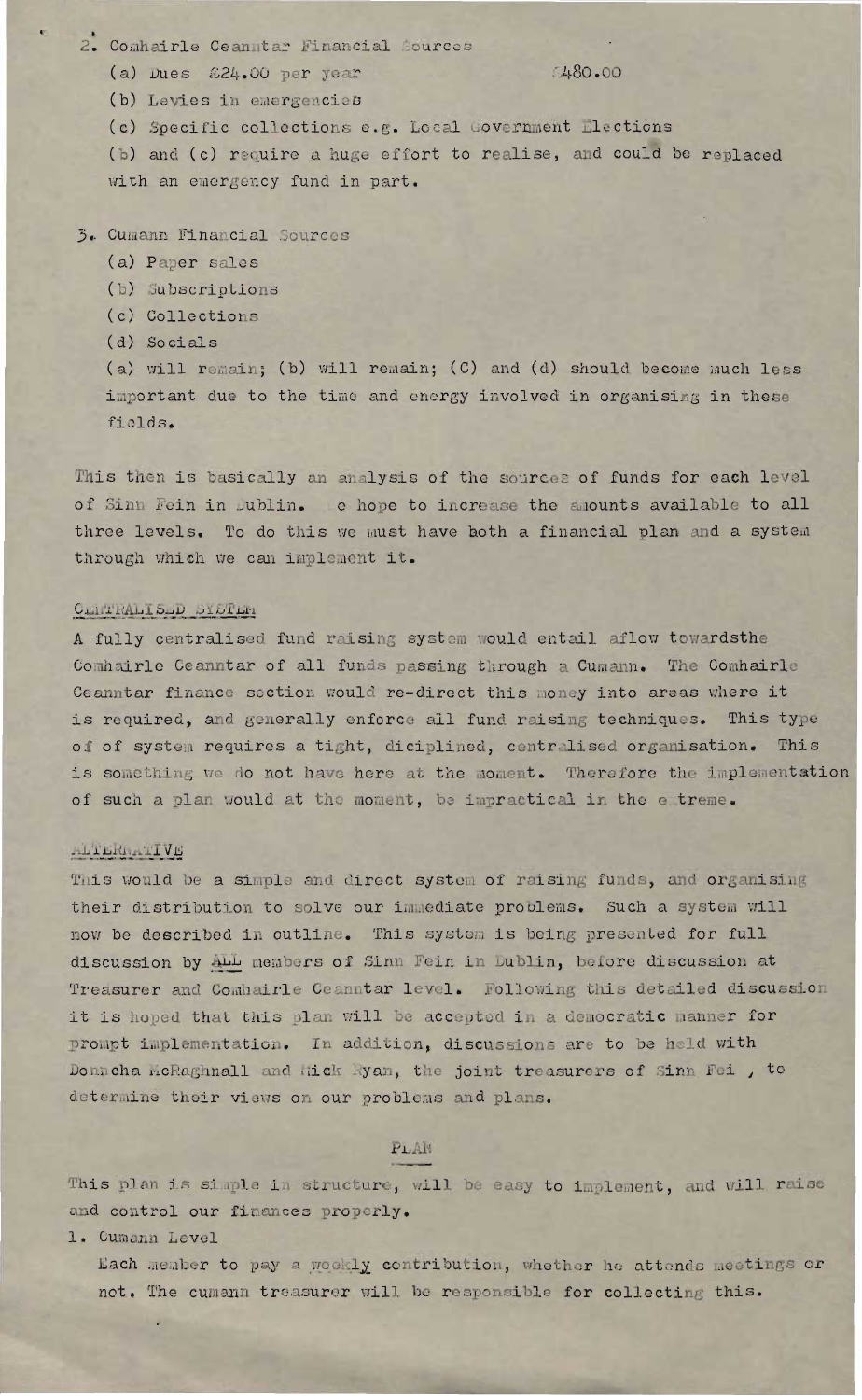|                  | Rates                                                                                                                                                                                | Employed<br>Students<br>Unemployed | 40 P<br>20 P<br>10 P |              |                          | Half remains in Cumann funds<br>Half goes to Comhairle Ceanntar            |  |  |  |  |  |  |
|------------------|--------------------------------------------------------------------------------------------------------------------------------------------------------------------------------------|------------------------------------|----------------------|--------------|--------------------------|----------------------------------------------------------------------------|--|--|--|--|--|--|
|                  |                                                                                                                                                                                      |                                    |                      |              |                          |                                                                            |  |  |  |  |  |  |
|                  | Collections : Apart from Easter Lilies and National Collections (Cabhair Et)<br>these should be phased out.                                                                          |                                    |                      |              |                          |                                                                            |  |  |  |  |  |  |
|                  | Paper Money : To continue as before<br>Comhairle Ceanntar Dues : To be halved for each cumann to £12.00 per annum.                                                                   |                                    |                      |              |                          |                                                                            |  |  |  |  |  |  |
|                  |                                                                                                                                                                                      |                                    |                      |              |                          |                                                                            |  |  |  |  |  |  |
|                  | or £1.00 per month.<br>Affiliation and Registration : As before but mush be carried out by the                                                                                       |                                    |                      |              |                          |                                                                            |  |  |  |  |  |  |
|                  |                                                                                                                                                                                      |                                    |                      |              |                          |                                                                            |  |  |  |  |  |  |
|                  |                                                                                                                                                                                      |                                    |                      |              |                          |                                                                            |  |  |  |  |  |  |
|                  | end of MARCH each year.                                                                                                                                                              |                                    |                      |              |                          |                                                                            |  |  |  |  |  |  |
|                  | eg. Distribution of Cumann Money (10 man cumann ) :                                                                                                                                  |                                    |                      |              |                          |                                                                            |  |  |  |  |  |  |
|                  | to Ard Comhairle                                                                                                                                                                     |                                    | £10.00               | affiliation  |                          |                                                                            |  |  |  |  |  |  |
|                  |                                                                                                                                                                                      |                                    | £10.00               |              | registration (10 people) |                                                                            |  |  |  |  |  |  |
|                  | to Comhairle Ceanntar £12.00                                                                                                                                                         |                                    |                      | dues         |                          |                                                                            |  |  |  |  |  |  |
|                  |                                                                                                                                                                                      |                                    | 2100.00              | $50\%$ subs. |                          |                                                                            |  |  |  |  |  |  |
|                  | to Cumann                                                                                                                                                                            |                                    | £68.00               |              |                          | 50% subs. less dues and affiliation                                        |  |  |  |  |  |  |
|                  |                                                                                                                                                                                      |                                    | paper profit         |              |                          |                                                                            |  |  |  |  |  |  |
|                  |                                                                                                                                                                                      |                                    | 33% Lilies etc.      |              |                          |                                                                            |  |  |  |  |  |  |
|                  |                                                                                                                                                                                      |                                    |                      |              |                          |                                                                            |  |  |  |  |  |  |
|                  | 2. Comhairle Ceanntar Level                                                                                                                                                          |                                    |                      |              |                          |                                                                            |  |  |  |  |  |  |
|                  |                                                                                                                                                                                      |                                    |                      |              |                          | Day to day running : From 212.00 per cumann dues a total of £240.00 should |  |  |  |  |  |  |
|                  | be collected.                                                                                                                                                                        |                                    |                      |              |                          |                                                                            |  |  |  |  |  |  |
|                  | Distribution of nembers subs. :                                                                                                                                                      |                                    |                      |              |                          |                                                                            |  |  |  |  |  |  |
|                  |                                                                                                                                                                                      | 20 P per member X 150              |                      |              | $=$ £300.00 per week     |                                                                            |  |  |  |  |  |  |
|                  |                                                                                                                                                                                      |                                    | X 50 weeks           |              | $=$ 21500.00 per year    |                                                                            |  |  |  |  |  |  |
|                  | to                                                                                                                                                                                   |                                    | £800.00              |              |                          |                                                                            |  |  |  |  |  |  |
|                  | Emergency Fund                                                                                                                                                                       |                                    |                      |              |                          |                                                                            |  |  |  |  |  |  |
|                  | Ard Comhairle<br>to                                                                                                                                                                  |                                    | £700.00              | $=$ £1500.00 |                          |                                                                            |  |  |  |  |  |  |
|                  |                                                                                                                                                                                      | cumanns in difficulties atc. )     |                      |              |                          | (The purpose of the Emergency Fund is Elections, important areas or work,  |  |  |  |  |  |  |
|                  |                                                                                                                                                                                      |                                    |                      |              |                          |                                                                            |  |  |  |  |  |  |
| $\overline{3}$ . | Ard Comhairle                                                                                                                                                                        |                                    |                      |              |                          |                                                                            |  |  |  |  |  |  |
|                  | Receives from Comhairle Ceanntar                                                                                                                                                     |                                    |                      | £700.00      |                          |                                                                            |  |  |  |  |  |  |
|                  | Receives from Affiliations                                                                                                                                                           |                                    |                      | 2200.00      |                          |                                                                            |  |  |  |  |  |  |
|                  | Receives from Registrations                                                                                                                                                          |                                    |                      | 2150.00      |                          |                                                                            |  |  |  |  |  |  |
|                  |                                                                                                                                                                                      |                                    |                      |              |                          |                                                                            |  |  |  |  |  |  |
|                  | INCREASES UNDER THIS PLAN                                                                                                                                                            |                                    |                      |              |                          |                                                                            |  |  |  |  |  |  |
|                  |                                                                                                                                                                                      |                                    |                      |              |                          |                                                                            |  |  |  |  |  |  |
|                  | Cumann: Guaranteed 268.00 (in a 10 man cumann ) yer year after                                                                                                                       |                                    |                      |              |                          |                                                                            |  |  |  |  |  |  |
|                  | organisational obligations.<br>Comhairle Ceanntar : Income increase from £480.00 (approximate) to £1040.00<br>Ard Comhairle : Income increase from \$350.00 to \$10,00.00 per annum. |                                    |                      |              |                          |                                                                            |  |  |  |  |  |  |
|                  |                                                                                                                                                                                      |                                    |                      |              |                          |                                                                            |  |  |  |  |  |  |
|                  |                                                                                                                                                                                      |                                    |                      |              |                          |                                                                            |  |  |  |  |  |  |
|                  |                                                                                                                                                                                      |                                    |                      |              |                          |                                                                            |  |  |  |  |  |  |
|                  | Savings : Comhairle Ceanntar dues halved to £1.00 per month.<br>Time wasting collections and socials eliptinated.                                                                    |                                    |                      |              |                          |                                                                            |  |  |  |  |  |  |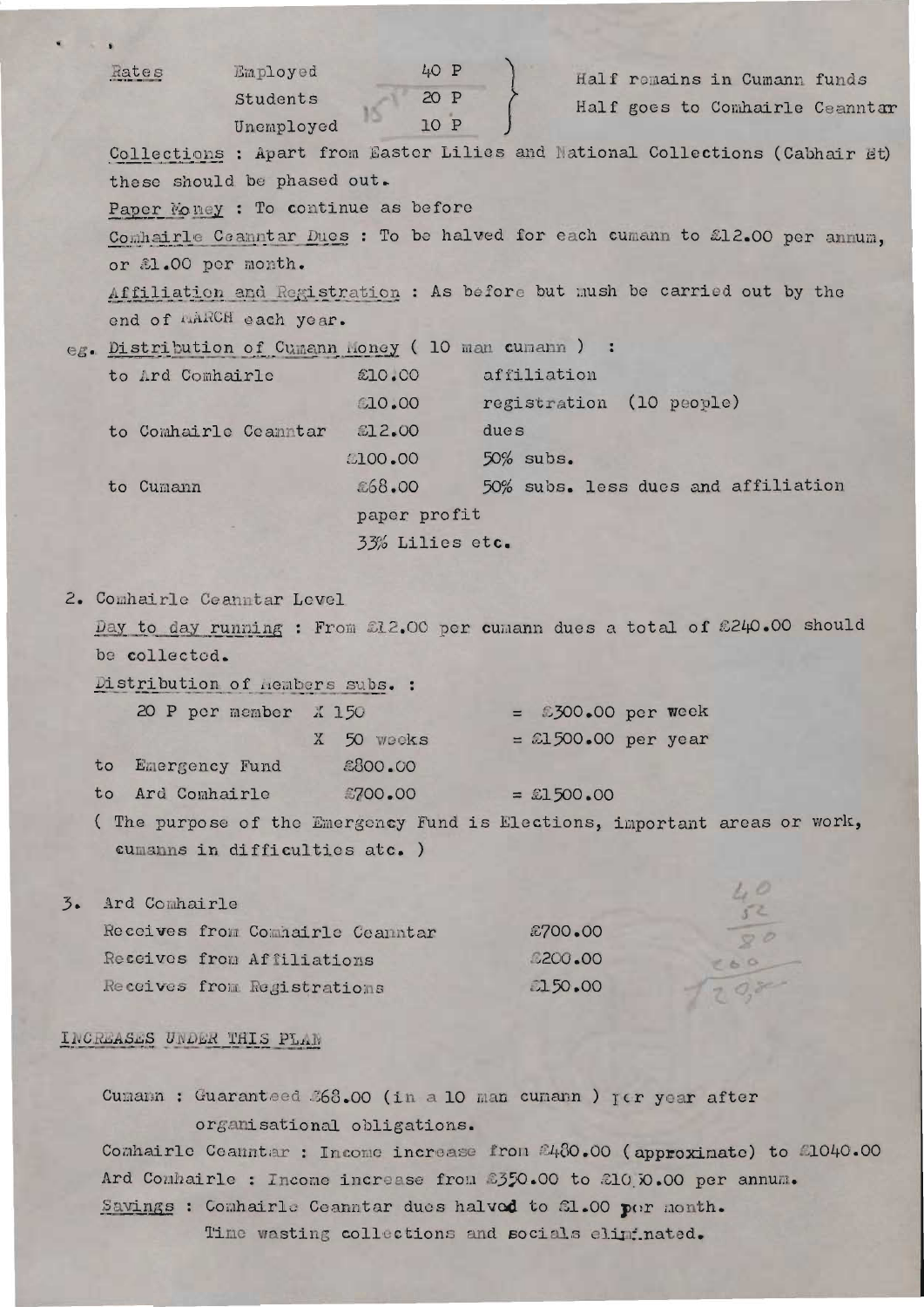. Such a plan for full and rigorous implementation requires a proper system.

## CUMANA LEVEL

Member : The members card will become his receipt book. All collections are to be carried out by the cumann treasurer and filled into the " membership card by him. Outstanding amounts are to be paid at the end of each month.

Proposed Card:

| NAME            |     |                |                |                | FIO. |
|-----------------|-----|----------------|----------------|----------------|------|
| MONTH           |     | OWES           |                |                |      |
|                 | ı   | $\overline{c}$ | $\overline{3}$ | 4              |      |
| Feb             | 40P | 40P            | $\circ$        | 4OP            | 40P  |
| Mar             |     |                |                |                |      |
| etc.            |     |                |                |                |      |
|                 |     |                |                |                |      |
|                 |     |                |                |                |      |
|                 |     |                |                |                |      |
| TOTAL PAID 1974 |     |                |                | TOTAL DUE 1974 |      |

Treasurer : Will have a master card into which he will write amounts received from each member AFTER they have paid. He will have 24 marker cards, one for each nonth which he keeps, and one for each nonth to be sent to the Comhairle Ceanntar, with returns at the end of each month. Thus he will have a financial record of all members for the full year. These 24 cards will be contained in a book, the inside cover of which will carry full instructions.

Treasurers Cumann Card :

| CUPLAIN                     |             | FIONTH.        |          |     |            |  |  |  |  |  |  |
|-----------------------------|-------------|----------------|----------|-----|------------|--|--|--|--|--|--|
|                             | JEEK RUNDER |                |          |     |            |  |  |  |  |  |  |
| Member                      | T.          | $\overline{2}$ | 3        | 4   | <b>DUE</b> |  |  |  |  |  |  |
| J.S.ith<br>otc.             | 40P         | <b>1OP</b>     | $\Omega$ | TOP | <b>LOP</b> |  |  |  |  |  |  |
| TOTAL DUE<br>TOTAL PAID     |             |                |          |     |            |  |  |  |  |  |  |
| SENT TO CORFILIRES CEANITAR |             |                |          |     |            |  |  |  |  |  |  |
| RETAINED IN CUPANN FUND     |             |                |          |     |            |  |  |  |  |  |  |

### CONFLAIRLE CELLITAR LEVEL

A master card will be kept for each cumann. At one glance this card, like the others, will have all the relevant details regarding finances at all levels. A copy of this card vill be sent to the Ard Comhairle at the end of cach financial year (December).